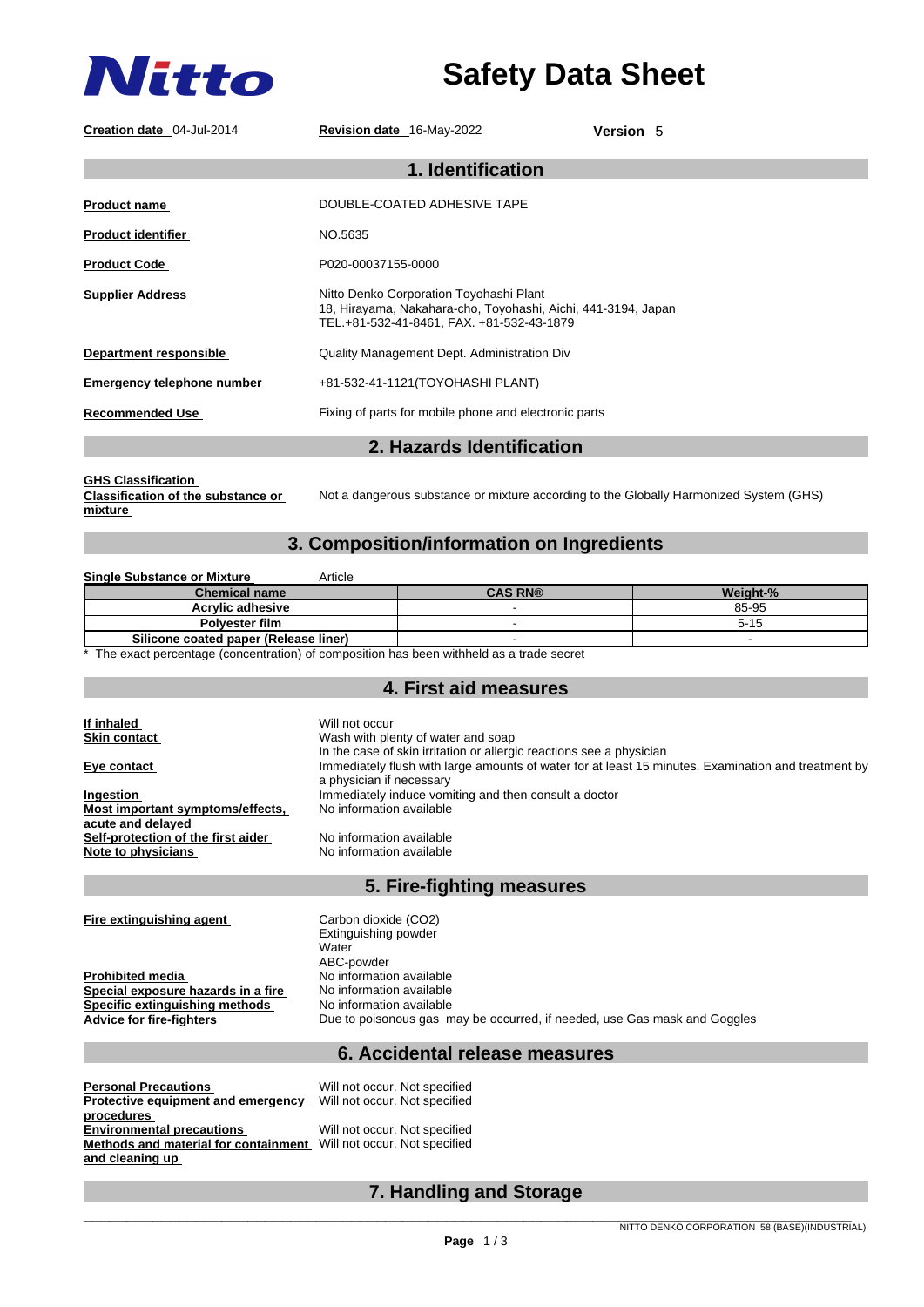| Handling<br><b>Technical measures:</b><br>Local and general exhaust<br>ventilation<br><b>Precautions for safe handling</b><br>Remarks | None in particular<br>Not required for use in normal temperature<br>Provide adequate ventilation when performing high-temperature processing<br>None in particular<br>Use caution and protective gloves to avoid cuts with edges of tape liners |
|---------------------------------------------------------------------------------------------------------------------------------------|-------------------------------------------------------------------------------------------------------------------------------------------------------------------------------------------------------------------------------------------------|
| <b>Storage</b>                                                                                                                        |                                                                                                                                                                                                                                                 |
| <b>Technical measures:</b>                                                                                                            | None in particular                                                                                                                                                                                                                              |
| <b>Storage conditions</b>                                                                                                             | Store at room at room temperature and normal humidity away from direct sunlight                                                                                                                                                                 |
| Storage conditions to avoid                                                                                                           | Avoid high temperature                                                                                                                                                                                                                          |
| Incompatible materials                                                                                                                | No information available                                                                                                                                                                                                                        |
| Conditions for safe storage,                                                                                                          | Shipping package                                                                                                                                                                                                                                |
| including any incompatibilities                                                                                                       |                                                                                                                                                                                                                                                 |
|                                                                                                                                       |                                                                                                                                                                                                                                                 |
| 8. Exposure Controls/Personal Protection                                                                                              |                                                                                                                                                                                                                                                 |

#### **Control parameters** Unset<br> **Permissible concentration** Unset **Permissible concentration** Appropriate engineering controls Not required

| Personal protective equipment [PPE] |           |
|-------------------------------------|-----------|
| <b>Respiratory Protection</b>       | Not requi |
| <b>Hand protection</b>              | Not requi |
| Eye protection                      | Not requi |
| <b>Skin protection</b>              | Not requi |

**General hygiene considerations** None under normal use conditions

## **9. Physical and Chemical Properties**

#### **Physical state** Solid

| Color                                          |  |
|------------------------------------------------|--|
| Odor                                           |  |
| рH                                             |  |
| <b>Melting point / Freezing point</b>          |  |
| boiling point                                  |  |
| Boiling point / boiling range                  |  |
| <b>Flash Point</b>                             |  |
| <b>Autoignition temperature</b>                |  |
| <u>Upper</u>                                   |  |
| Lower                                          |  |
| Vapor pressure                                 |  |
| Vapor density                                  |  |
| <b>Specific gravity</b>                        |  |
| <b>Solubility</b>                              |  |
| <b>Partition Coefficient (n-octanol/water)</b> |  |
| <b>Decomposition temperature</b>               |  |

#### Roll type **Color** translucent **Odor** None in particular **pH** No data available **Melting point / Freezing point** No data available **boiling point** No data available **Boiling point / boiling range** No data available **Flash Point** No data available **No data available Upper** No data available **Lower** No data available **Vapor pressure** No data available **No data available** approx 1 Insoluble in water **Partition Coefficient (n-octanol/water)** No data available **No data available**

**required** required **Exercise required** 

## **10. Stability and Reactivity**

### **Possibility of hazardous reactions** No data available<br> **Conditions to avoid** None in particular **Conditions to avoid Mone in particular Conditions to avoid Mone in particular Incompatible materials No information available Incompatible materials**<br> **Incomposition products** No information available<br>
No information available **Hazardous decomposition products**

**Reactivity**<br> **Reactivity** of hazardous reactions<br>
No data available<br>
No data available

## **11. Toxicological Information**

| <b>Acute Toxicity</b>                | No information available |
|--------------------------------------|--------------------------|
| <b>Skin corrosion/irritation</b>     | No information available |
| Serious eye damage/eye irritation    | No information available |
| <b>Respiratory sensitization</b>     | No information available |
| Germ cell mutagenicity               | No information available |
| <b>Reproductive Toxicity</b>         | No information available |
| <b>Specification target internal</b> | No information available |
| organs/systemic toxicity (single     |                          |
| exposure)                            |                          |
| <b>Specification target internal</b> | No information available |
| organs/systemic toxicity (repeat     |                          |
|                                      |                          |